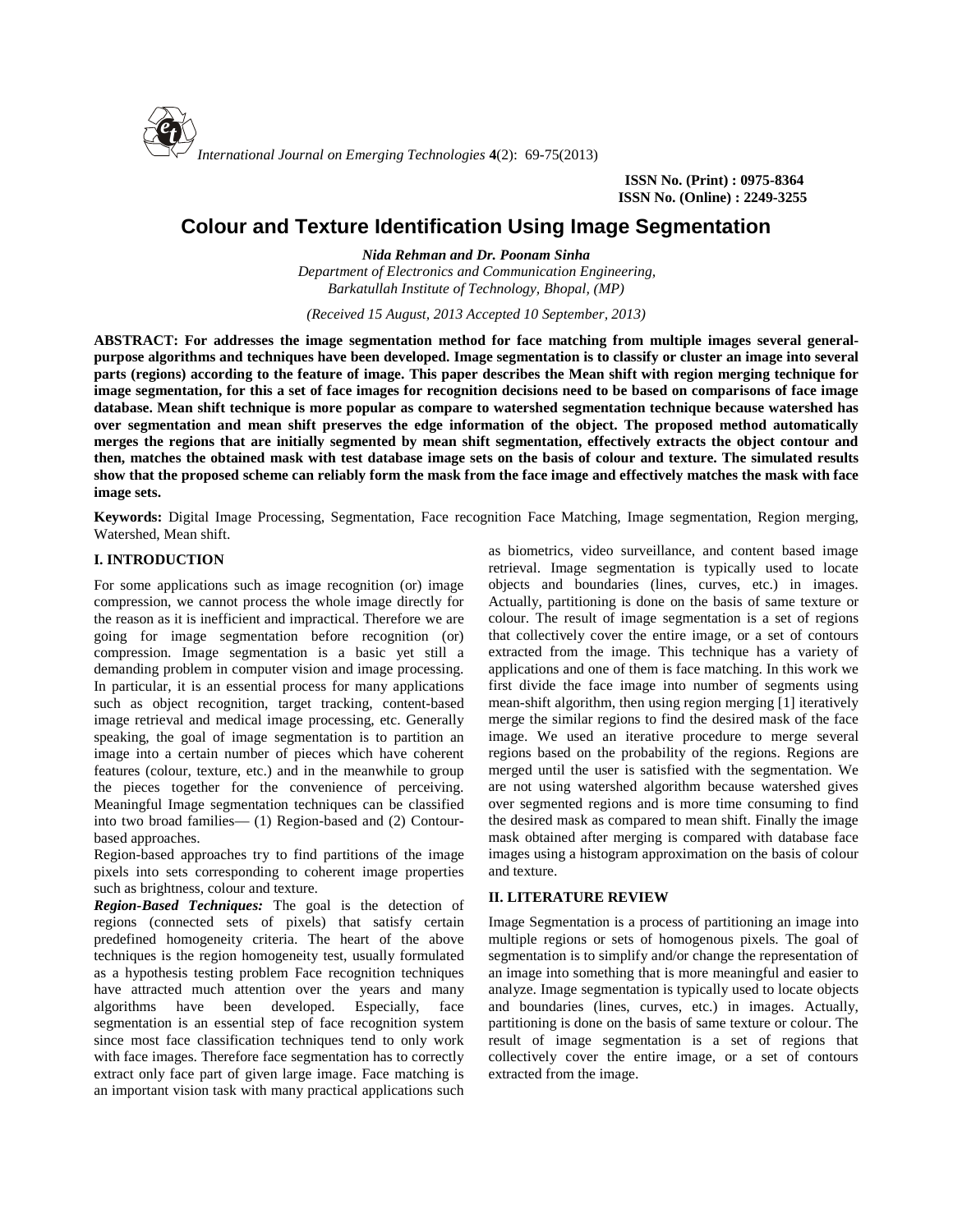This technique has a variety of applications and one of them is face matching Face matching is an important vision task with many practical applications such as biometrics, video surveillance, and content based image retrieval. A face matching system is a computer application for automatically identifying or verifying a person from a digital image or a video frame from a video source. One of the ways to do this is by comparing selected facial features from the image and a facial database. Face matching has a variety of applications on commercial, security, image retrieval and law enforcement. For a given face image, face matching matches with all the given images in database. This is quite a demanding task from the perspective of pattern recognition. Although there has been a rapid growth of large scale data bases, we have focused only on the accuracy with small databases. In this work, we consider face matching as a law enforcement application in which an unknown face is to be matched on a database.

Automatic Image Segmentation by Dynamic Region Merging [1], proposed by "Bo Peng, Lei Zhang, Member, IEEE, and David Zhang, Fellow", IEEE Transactions On Image Processing, Vol. 20, No. 12, December 2011, followed by some major development and extensions in [2]. Since then, many new studies and development have been reported on mean shift theories and applications to edge-preserving nonlinear image smoothing and segmentation [3]. This paper addresses the automatic image segmentation problem in a region merging style. With an initially over segmented image, in which many regions (or super pixels) with homogeneous colour are detected, an image segmentation is performed by iteratively merging the regions according to a statistical test. There are two essential issues in a region-merging algorithm: order of merging and the stopping criterion. They proposed a novel method for segmenting an image into distinct components. The proposed algorithm is implemented in a region-merging style. They have defined merging predicate for the evidence of merging between two neighboring regions. This predicate was defined by the SPRT and the maximum likelihood criterion. A DRM process was then presented to automatically group the initially over segmented many small regions. Although the merged regions are locally chosen in each merge stage, some global properties are kept in the final segmentations. For the computational efficiency

Mean shift for local mode seeking and clustering was initially proposed by "Nuan Song, Irene Y. H. Gu, Zhongping Cao, Mats Viberg"[3] , followed by some major development and extensions in [2]. Since then, many new studies and development have been reported on mean shift theories and applications to edge-preserving nonlinear image smoothing and segmentation [3]. One attraction of mean shift is the statistical basis and its association with the density estimate. Mean shift directly estimates the local modes (maxima) without the requirement of actually estimating the pdf.

Depending on the selected features, regions with different types of similarity (e.g. intensities, colours, or texture attributes) can be estimated. By including both spatial position and range as features, mean shift takes into account both the geometrical closeness and the photometric similarity of image during image filtering and segmentation. Enhanced Spatial-Range Mean Shift Colour Image

Segmentation by Using Convergence Frequency and Position, by "Nuan Song, Irene Y. H. Gu, Zhongping Cao, Mats Viberg", proposes an enhanced spatial-range mean shift segmentation approach[03], where over-segmented regions are reduced by exploiting the positions and frequencies at which mean shift filters converge. Based on their observation that edges are related to spatial positions with low mean shift convergence frequencies, merging [01] of over-segmented regions can be guided away from the perceptually important image edges. The proposed method has provided enhanced results with reduced over-segmentation meanwhile retaining sharp image edges.

Multi-Stage Region merging for image Segmentation proposed [5] by "Thomas Brox, Dirk Farinand Peter H.N. de" evaluates the properties of several merging criteria when applied to real-world images. These criteria proper-ties have been exploited to develop a novel algorithm, which is a multi stage generalization of conventional region merging.

#### **III. METHODOLOGY**

The proposed method consists of mean - shift algorithm for segmentation of image. These segments were used for face matching. Image Segmentation plays an important role in biometrics as it is the first step in image processing and pattern recognition. Now by using dynamic region merging approach we merge the similar regions on the basis of colour.

We use an iterative and interactive approach for the segmentation of the image. User start the process and the model starts merging the regions, after first iteration some regions that are most probable merged with each other and results with less regions and fewer pixels. Probability is calculated for each iteration. This process continues until the user is satisfied or there are no region remains in the image. Once the user is satisfied it can stop the process. The final segmentation result is obtained by the user intervention. The user can also interact with the final segmented image to extract the object of interest from the image. Then finally we match the mask with database face images on the basis of colour and texture.

The methodology can be understood by the following flowchart: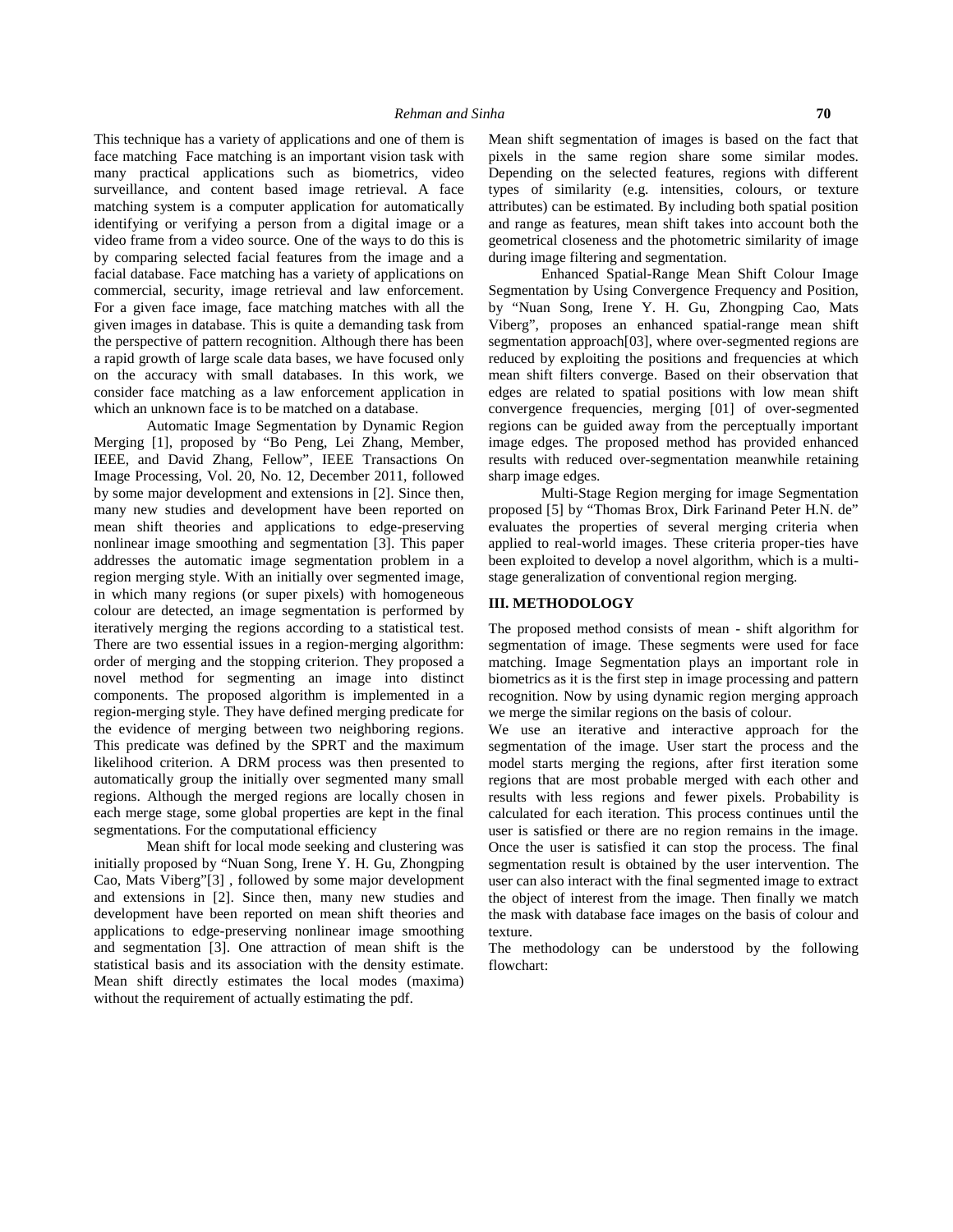

**Fig. 1:** Flow chart of proposed approach.

### **Framework of Image Segmentation**

## *A. Initial Segmentation*

Data clustering is one of methods widely applied in image segmentation and statistic. The main concept of data clustering is to use the centroid to represent each cluster and base on the similarity with the centroid of cluster to classify. mean shift algorithm is part of data clustering, too, and its concept is based on density estimation. The concept of the density

estimation-based nonparametric clustering method is that the feature space can be considered as the experiential probability density function (p.d.f.) of the represented parameter. The mean shift algorithm [3], [5] can be classified as density estimation. It adequately analyzes feature space to cluster them and can provide reliable solutions for many vision tasks.

#### **Mean Shift Segmentation Algorithm**





**Fig. 2.** (a) Original Image (b) Initial Segmented Image by using mean-shift algorithm.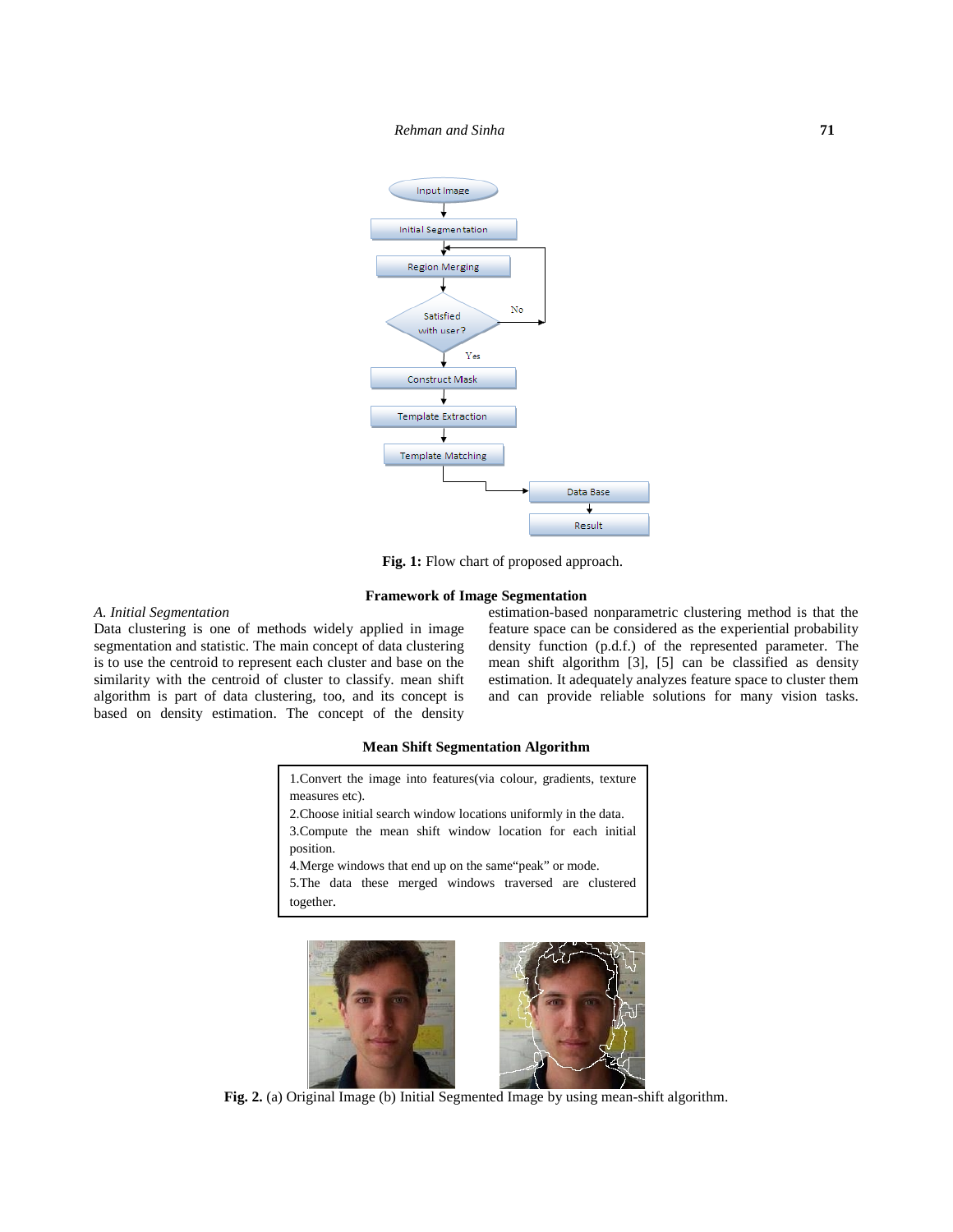If I is set of all image pixels, then by applying segmentation we get different unique regions like { R1, R2, R3,…, Rn } which when combined formed 'I' .

#### *B. Region Merging*

A region can be described in many aspects, such as the colour, edge [13], texture [4], shape and size of the region. Among them the colour histogram is an effective descriptor to represent the object colour feature statistics and it is widely used in pattern recognition [08] and object tracking [18] etc. Colour histogram is more robust than the other feature descriptors. This is because the initially segmented small regions of the desired object often vary a lot in size and shape, while the colours of different regions from the same object will have high similarity. Therefore, we use the colour histogram to represent each region.

Region merging algorithm is started from a set of segmented regions. This is because a small region can provide more stable statistical information than a single pixel, and using regions for merging can improve a lot the computational efficiency. Colour histogram is more robust than the other feature descriptors. This is because the initially segmented small regions of the desired object often vary a lot in size and shape, while the colours of different regions from the same object will have high similarity. Therefore, we use the colour histogram to represent each region. The RGB colour space is used to compute the colour histogram. We uniformly quantize each colour channel into16 levels and then the histogram of each region is calculated in the feature space of  $16\times16\times16 =$ 4096 bins. Here we choose to use the Bhattacharyya coefficient [17, 18] to measure the similarity between regions.

**Fig. 3. (a) (b) (c)**

**Fig. 3** (a) Original Image, (b) Initial Segmeneted Image, (c) Merged Image using region merging (after 5th iteration).

#### *C. Constructing Mask*

Once the regions are merged and the image with desired segments are generated we construct the mask of the image for extracting object of interest from it. For constructing the mask

of the segmented image we convert it into the gray scale image. In the segmented gray scale image we assign value 255 to the pixels at the boundaries and 0 to the rest of the pixels in the image. This constructs the mask of the image.



**Fig. 4.** (a) Input Image, (b) Segmented Image, (c) Greyscale Image, (d) Image Mask.

#### *D. Object Extraction*

For extraction of object of interest from the segmented image we use the mask and Boundary Fill algorithm. The object extraction from the image is also interactive. The user clicks on the desired region in the image. On the basis of the user click and the mask of the image the region's pixel's value set to the colour value in the image and the rest of the part of the image pixel's values are set to 0.

**Boundary Fill Algorithm:** It is basically a filling algorithm but we use this for object extraction with the help of image mask. The algorithm checks to see if this pixel is a boundary

pixel or has already filled. The boundary fill procedure accepts as input the coordinates of an interior point $(x,y)$ , a fill colour and a boundary colour. Starting from  $(x,y)$  the procedure tests neighbouring positions to determine whether they are of the boundary colour. If not they are painted with the fill colour and their neighbours are tested. This process continuous until all pixels up to the boundary colour for the area has been tested. Two methods for proceeding to n pixels from seed pixel are 4-connected and 8-connected. We take the user click as a seed point (x,y).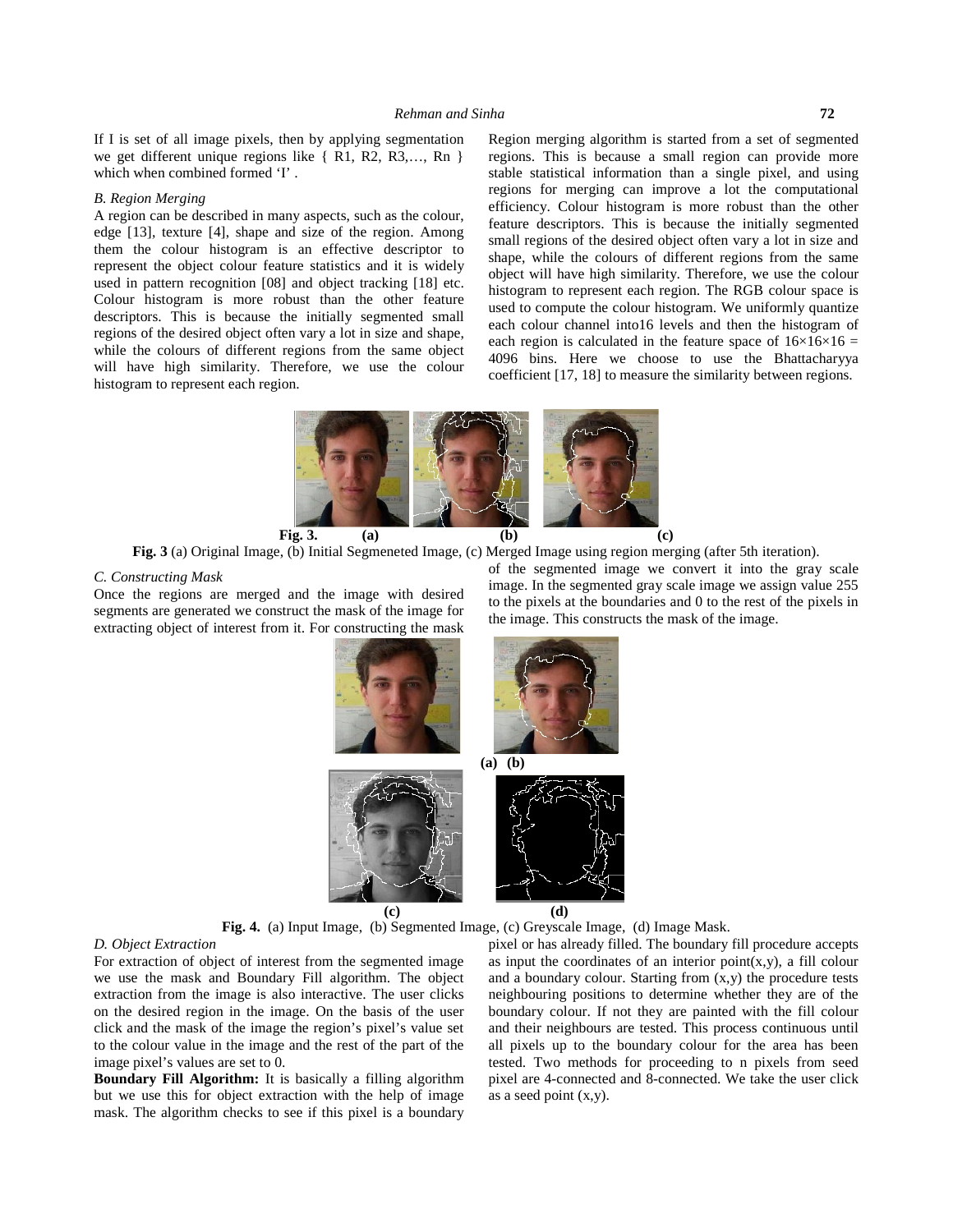

**Fig. 5.** (a) Grayscale Image (b) Image Mask (c) Desired Portion of image.

## *E. Face Matching*

This module contains the interface to take the image from above module and it compares or searches with the images already there in the database. On the basis of colour and texture we proposed two algorithms for matching one for colour and other for texture.

## **Algorithm 1: Object Matching Using Colour Feature**

| 1. First we will select image. $j = Set[filename, filepath];$                                                                                                                   |  |
|---------------------------------------------------------------------------------------------------------------------------------------------------------------------------------|--|
| 2. WORK= Set(orgEdgeImage);                                                                                                                                                     |  |
| 3. Start process of Region merging of Initial segmented<br>regions <i>i.e.</i> WORK;                                                                                            |  |
| 4. At every step check that whether that required object<br>contour is obtained or not;                                                                                         |  |
| 5. if $(0)$ then go to step 3;                                                                                                                                                  |  |
| 6. if $(1)$ then select a seed pixels $[p, q]$ from required object;                                                                                                            |  |
| 7. Apply region growing method to obtain required contour;<br><b>Matching of Object with Database</b><br>8. Then we calculate histogram of input object and database<br>images. |  |
| 9. Now we compare object histogram with histograms of<br>database images and show the results in percentage.                                                                    |  |
|                                                                                                                                                                                 |  |
| <b>Calculation of Texture for Query image</b>                                                                                                                                   |  |
| 1. First we take a query Image.                                                                                                                                                 |  |
| 2. Find Image mask of query Image                                                                                                                                               |  |
| 3. Now we calculate texture of extracted object by calculating<br>eight adjacency or neighbors of each pixel.                                                                   |  |
| 4. If pixel value is at position (i,s) then we calculate pixel<br>value of                                                                                                      |  |
| $(i+1,s)$ , $(i,s+1)$ , $(i-1,s)$ , $(i,s-1)$ , $(i+1,s+1)$ ,<br>$(i-1,s-1), (i+1,s-1), (i-1,s+1).$                                                                             |  |
| 5. Calculate texture of all the database images with the same<br>method.                                                                                                        |  |
| 6. Compare texture of extracted object with texture of<br>database images.                                                                                                      |  |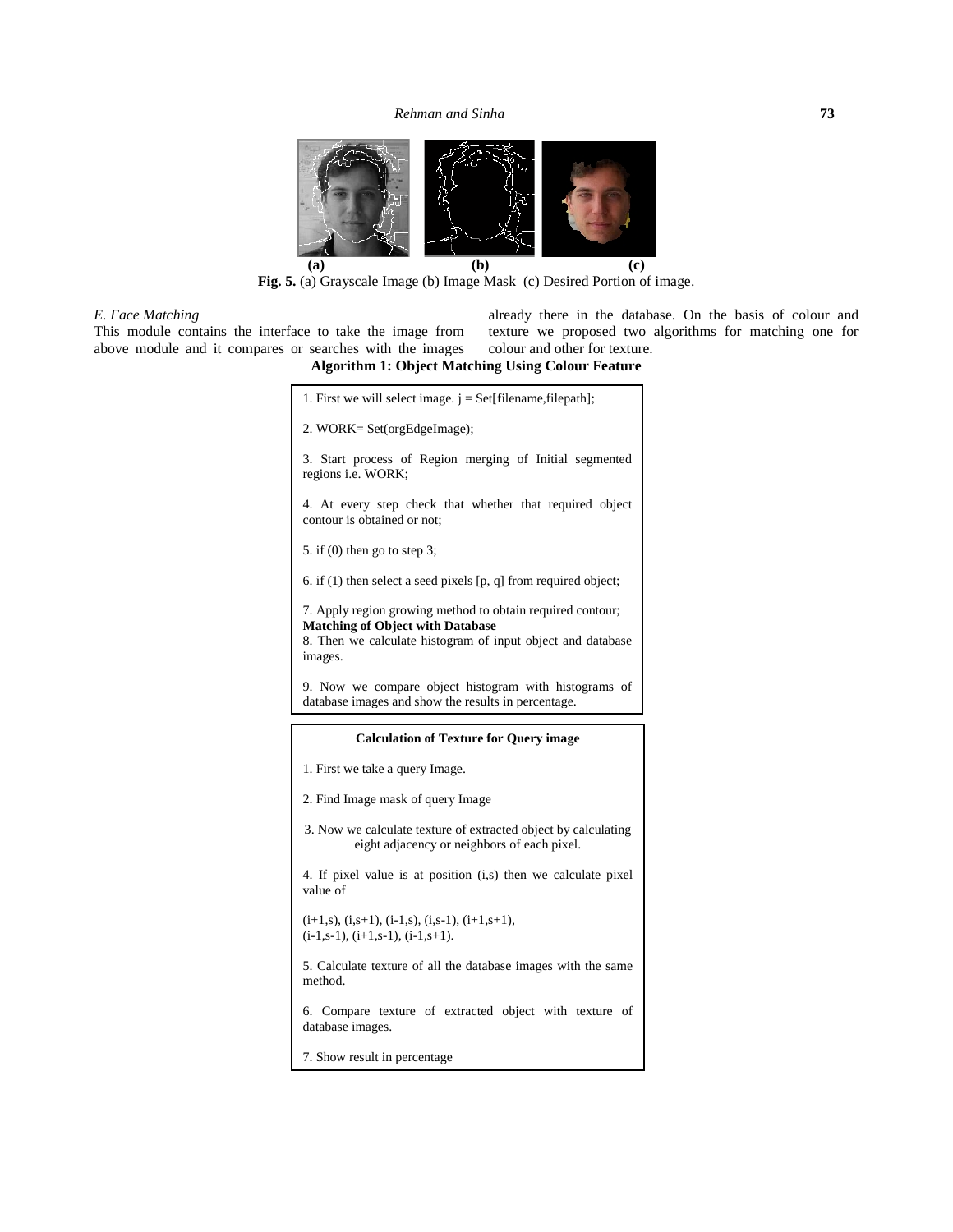## **IV. RESULT AND ANALYSIS**

The proposed algorithm has been implemented using Matlab 7.0.1 and tested on several face images in the database. The database contains around 500 face images Initially the images are over segmented using the mean shift method [7].

After that we perform similarity region merging to merge the regions on the basis of colour. Then finally we match the desired portion of face image obtained from image mask with our database. Results have shown in figures below:



**Fig. 6.** (a) Input Image, (b) Initial Segmented Image, (c) Merged Image using region merging (after 5th iterarion) (d) Grey-scale Image (e) Image mask (f) Desired portion of Image.

**Result on the basis of colour in percentage:**



We first take an input image (fig.6), done its initial segmentation with the help of mean-shift. Perform merging iteratively to find desired portion of image, then find its image mask and extract desired portion. We compare or match the obtained desired portion with 500 database face images on the basis of colour and texture and find the results in percentage. Some of the results are shown in the fig.7 and fig.8 on the basis on colour and texture respectively. It is better than the previous methods in which watershed is used for initial segmentation because watershed gives over segmented image which takes more time in merging as compared to mean-shift. This proposed method is very efficient and simple and gives very good result.

**Result on the basis of texture in percentage:**



**Fig. 7.** and 8 shows the matching result with some of the images of database with desired portion of image on the basis of colour and texture in percentage.